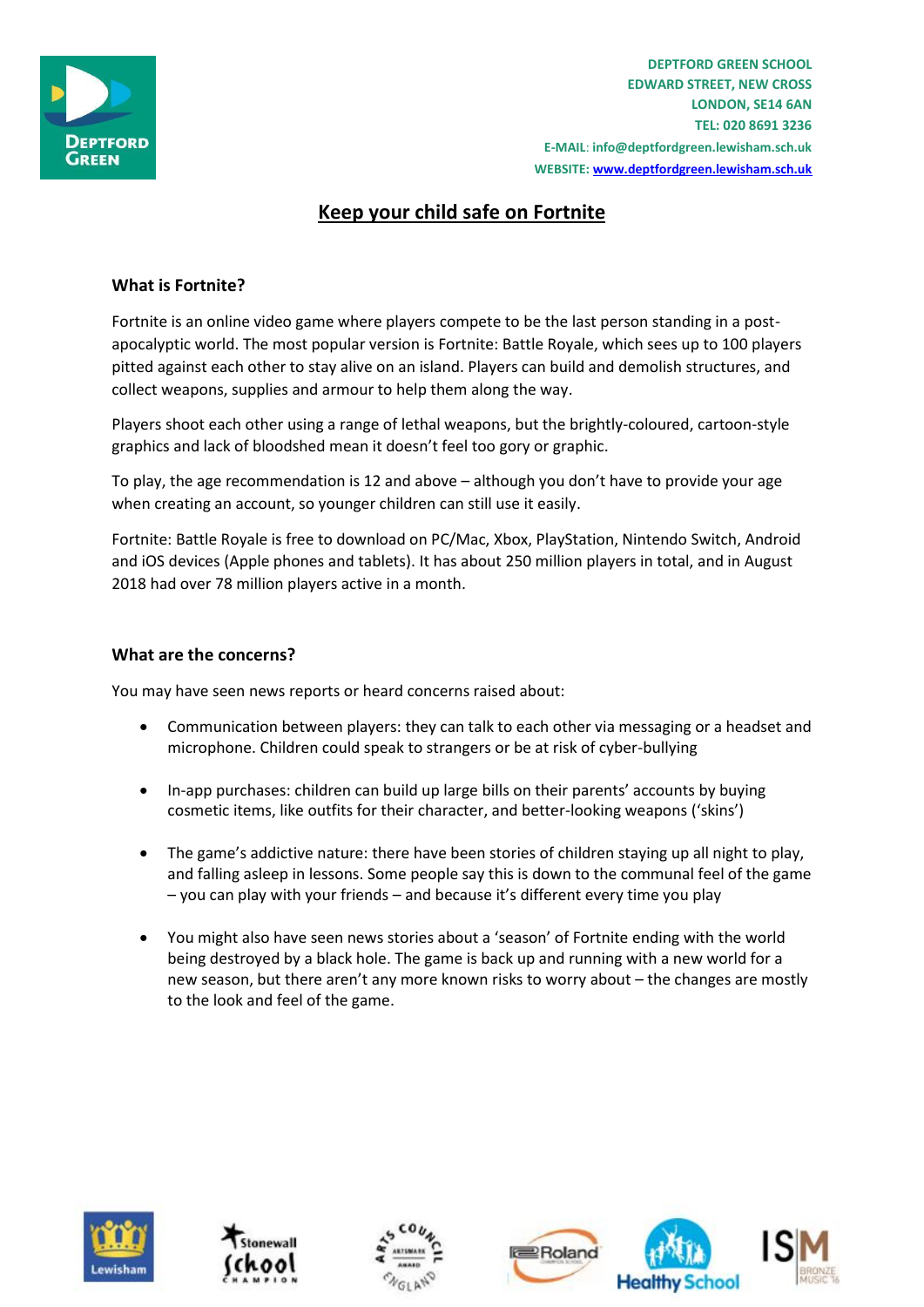

**DEPTFORD GREEN SCHOOL EDWARD STREET, NEW CROSS LONDON, SE14 6AN TEL: 020 8691 3236 E-MAIL**: **info@deptfordgreen.lewisham.sch.uk WEBSITE: www.deptfordgreen.lewisham.sch.uk**

## **Three steps to take to keep your child safe**

#### *1. Use the parental controls on your gaming device*

Most devices allow you to set time limits on game play, set age limits for content, and restrict in-app purchases. Go to Ask About Games for links to detailed instructions on your child's device – it covers PlayStation 3 and 4, Xbox 360, Xbox One, Apple and Android phones, and Nintendo Switch

Battles in Fortnite last around 20 minutes, so make use of this natural stopping point when limiting your child's screen time. Set a limit in terms of matches rather than hours and minutes, or set time limits in 20-minute increments

#### *2. Turn off the voice chat feature*

Speak to your child to make sure they understand how to use this feature safely. Encourage them to follow the steps below if they meet someone who is offensive or inappropriate in the game.

To disable the in-game voice chat function:

- Open the settings menu (the 3 lines on the right-hand side of the screen), then choose the cog icon
- Select the 'audio' tab
- Tap the arrows next to 'voice chat'

To 'mute' individual players:

- Pause the game
- Hover over the player you wish to mute and select the mute button (a loudspeaker icon)

#### *3. Make sure your child knows how to report inappropriate behaviour*

To report players who make your child feel uncomfortable:

- Select the menu icon, then 'Report player'
- On the 'Reason' tab, select your reason from the available options
- On the 'Player name' tab, select the player you want to report, then if you want to add any extra information on the 'Additional info' tab
- Select 'Send report'